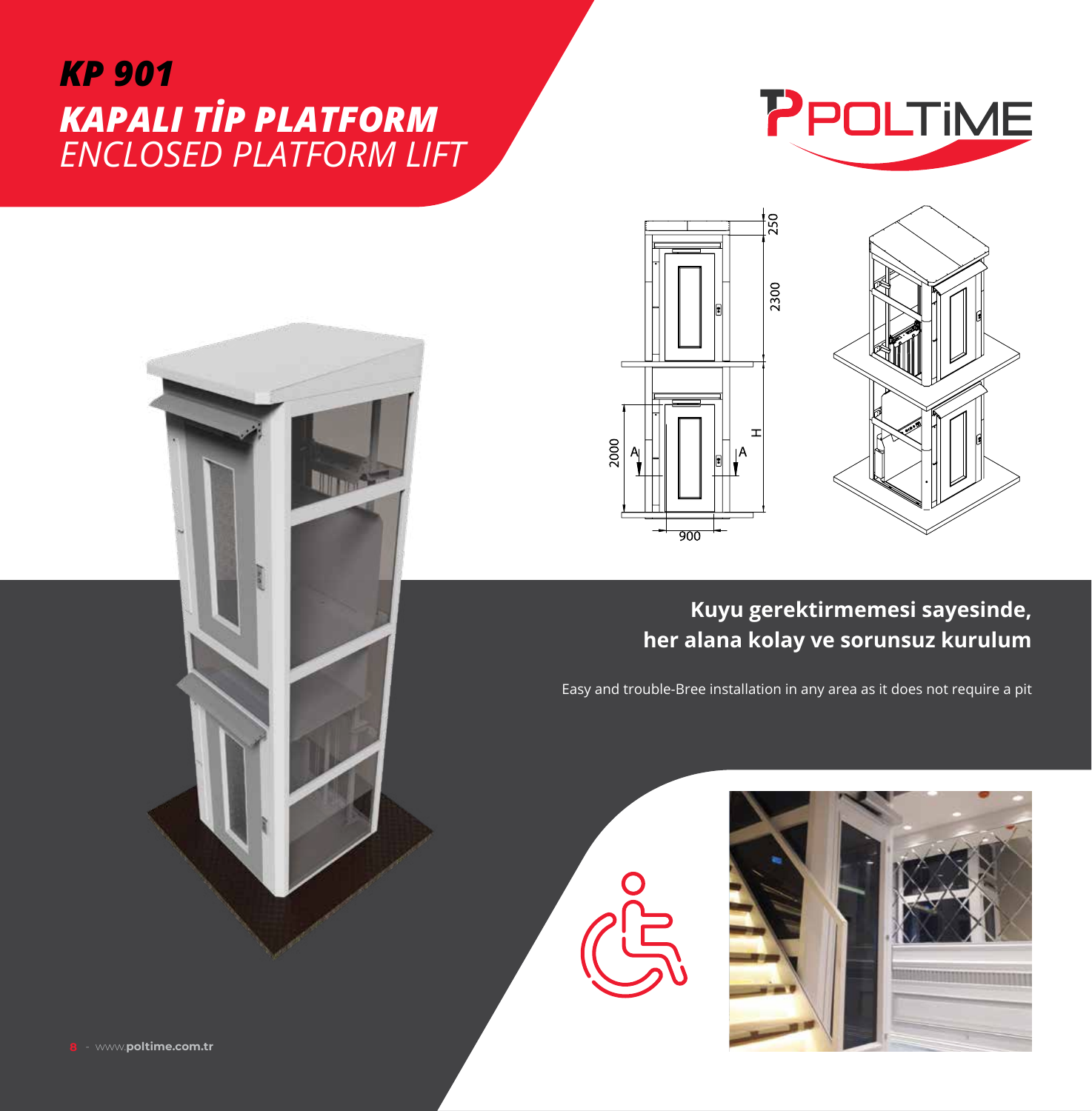**Geniş kullanım alanına sahiptir. Tahrik sistemi hidrolik ve sonsuz mil teknolojisi ile mümkündür. İç ve dış mekanlarda güvenle ve emniyetle kullanılabilir. Kuyu gerektirmemesi sayesinde her alana kolay ve sorunsuz kurulum olur. Büyük yapısal değişikliklere gerek duyulmaz. Genellikle 4 durağa kadar olan yerlerde kullanılan bu platformlar katlı yapıları, bireyler için sorun olmaktan çıkartır.** 

**Kullanım alanları, Okul, Camii, Karakol, Rehabilitasyon Merkezleri, Kamu Kurumları, Otel, Sağlık Kuruluşları, Eğitim Merkezleri, Site Alanları ve vb. yerlerde tercih edilir. KP 901 modeli 2006/42/AT yönetmelikleri standartları dahilinde üretilir ve CE işareti ile piyasaya arz edilir. Kullanıcı ve çevre güvenliği en üst düzeyde tutulmuştur.**

This model has wide area of usage. Driving system of the lift hydraulic and worm shaft. It can be used safely and meet your requirements indoors and outdoors The lift is easy to install and can be placed directly onto the floor, not required pit. It does not need extra construction during the installation. It has 4 stops and helps to customer not to waste time. The outdoor lift is equipped to resist to extreme weather conditions.

Area of usage: Schools, Temples, Police stations, Rehabilitation centers, Public institutions, Private health institutions, Training centers. KP 901 model is produced within the standards of 2006/42 / EC regulations and supplied to the market with CE certificate. User and environment safety are in the highest level.







## TEKNİK ÖZELLİKLER | TECHNICIAL SPECIFICATIONS

| <b>Tahrik Tipi</b>                                       | Hidrolik / Vidalı Sistem                                                                                                     |
|----------------------------------------------------------|------------------------------------------------------------------------------------------------------------------------------|
| Drive Type                                               | Hydraulic / Worm Screw                                                                                                       |
| Taşıma Kapasitesi                                        | 315 / 400 kg                                                                                                                 |
| Load Capability                                          | 315 / 400 kg                                                                                                                 |
| <b>Max Seyir Mesafesi</b>                                | 15 <sub>mt</sub>                                                                                                             |
| Distance                                                 | 15 mt                                                                                                                        |
| Çalışma Hızı                                             | $0.15$ mt/sn                                                                                                                 |
| Speed                                                    | $0.15$ mt/sec                                                                                                                |
| Platform İç Ölçüleri                                     | 1100*1400 mm / (Özel Ölçü)                                                                                                   |
| Platform Internal Dimensions                             | 1100*1400 mm / (Special Dimension)                                                                                           |
| Platform Dış Ölçüleri<br>Platform External<br>Dimensions | 1600*1600 mm / (Özel Ölçü)<br>1600*1600 mm / (Special Dimension)                                                             |
| <b>Kuyu Dibi</b>                                         | 120 mm - 150 mm - 250 mm                                                                                                     |
| Pit                                                      | 120 mm - 150 mm - 250 mm                                                                                                     |
| Kapı                                                     | <b>Tam Otomatik</b>                                                                                                          |
| Door                                                     | <b>Fully Automatic</b>                                                                                                       |
| Acil Kurtarma Sistemi                                    | Ups / Manuel                                                                                                                 |
| <b>Emergency Rescue System</b>                           | Ups / Manual                                                                                                                 |
| Anons Sistemi                                            | 3 Dil / Türkçe-İngilizce-Arapça                                                                                              |
| Announcment System                                       | 3 Languages / Turkish, English, Arabic                                                                                       |
| Intercom Sistemi                                         | Var                                                                                                                          |
| Intercom System                                          | Available                                                                                                                    |
| Ana Güç Gereksinimi<br>Main power requirement            | 220 V AC - 50 Hz - Monofaze / 380 V AC -<br>50 Hz -Trifaze<br>220 V AC - 50 Hz -Monofaze / 380 V AC -<br>50 Hz - Three Phase |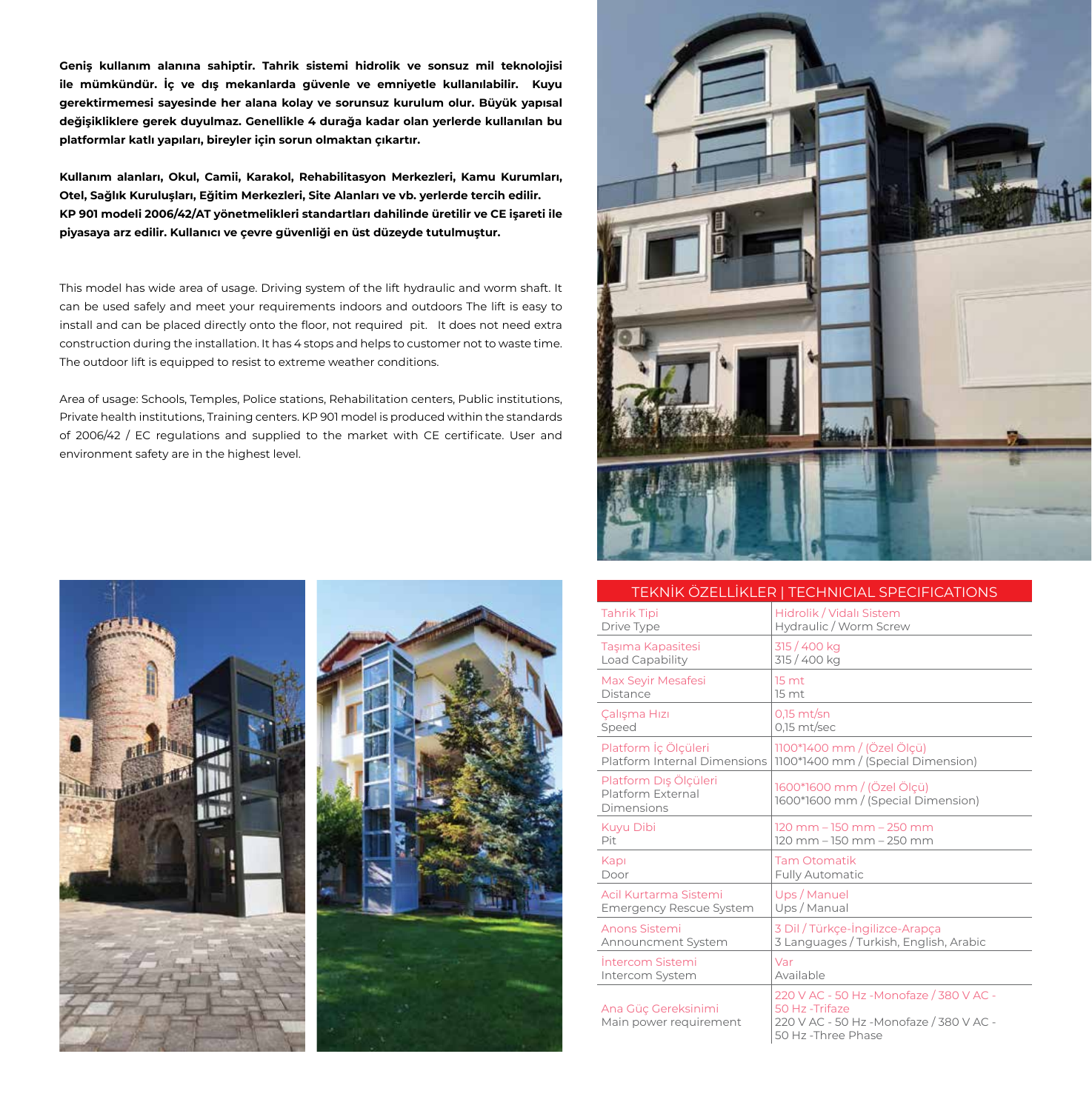## *KP 901 KAPALI TİP PLATFORM ENCLOSED PLATFORM LIFT*





**KABİN YÜKSEKLİĞİ** CABIN HEIGHT 2.500 mm



**KURULUM** INSTALLATION 3-4 Günde Kurulum In 3-4 Days



**GÜÇ** POWER SUPPLY 220 - 380 v (AC)

TOTAL SPEED **HIZ** 0,15 m/s



GUARANTEE **GARANTİ** 2 Yıl / Years



FLOOR NUMBER **KAT SAYISI** 6



DRIVE SYSTEM **MOTOR SİSTEMİ** Hidrolik - Vidalı Hydraulic - Screw



TRAVEL HEIGHT **YOLCULUK MESAFESİ** 15 m



CABIN OPTIONS **KABİN SEÇENEKLERİ**

- Platform - Asansör Kabini / Elevator Cabin